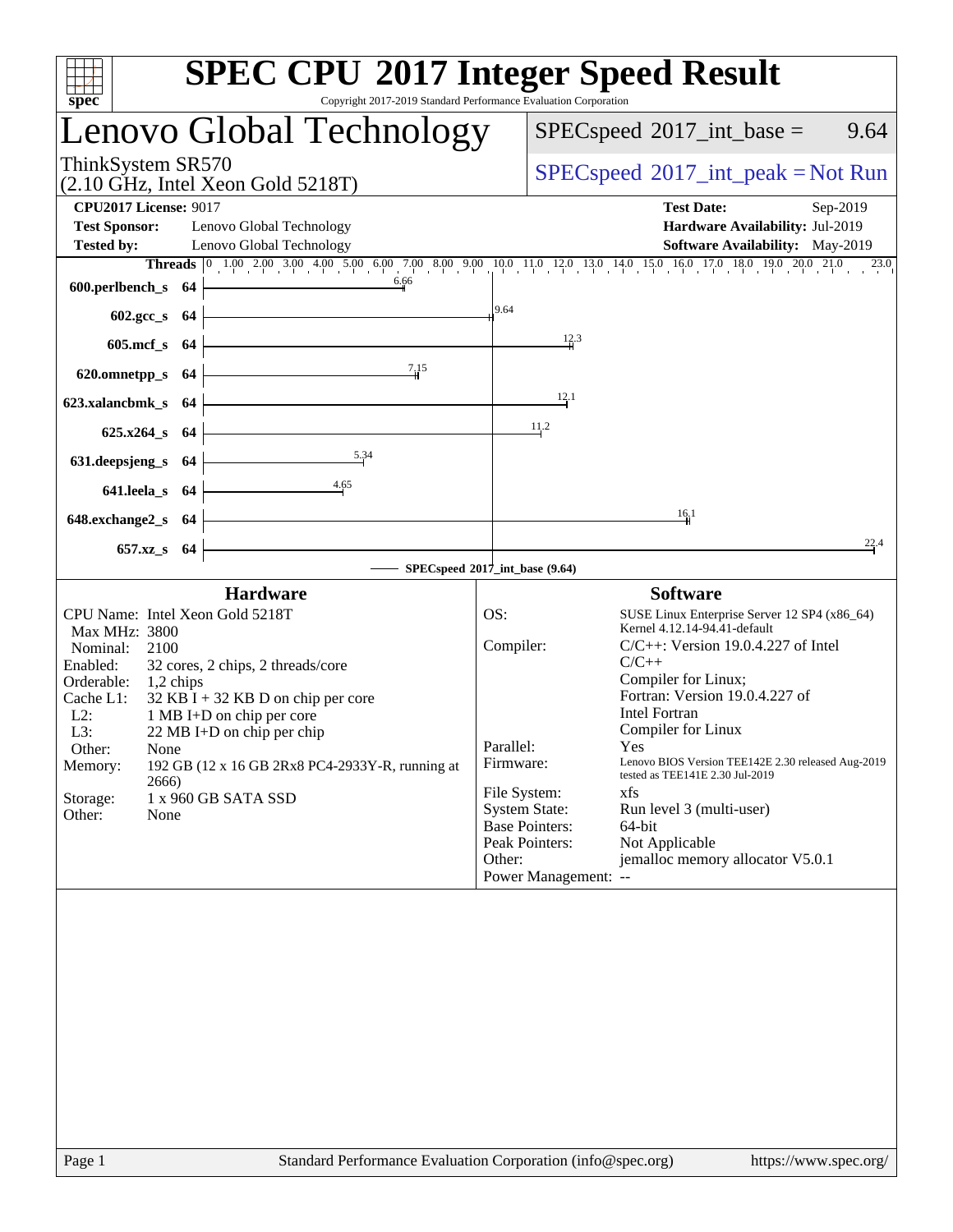

## Lenovo Global Technology

 $SPECspeed^{\circ}2017\_int\_base =$  $SPECspeed^{\circ}2017\_int\_base =$  9.64

### ThinkSystem SR570<br>  $SPEC speed^{\circ}2017\_int\_peak = Not Run$

**[Test Sponsor:](http://www.spec.org/auto/cpu2017/Docs/result-fields.html#TestSponsor)** Lenovo Global Technology **[Hardware Availability:](http://www.spec.org/auto/cpu2017/Docs/result-fields.html#HardwareAvailability)** Jul-2019

(2.10 GHz, Intel Xeon Gold 5218T)

**[CPU2017 License:](http://www.spec.org/auto/cpu2017/Docs/result-fields.html#CPU2017License)** 9017 **[Test Date:](http://www.spec.org/auto/cpu2017/Docs/result-fields.html#TestDate)** Sep-2019 **[Tested by:](http://www.spec.org/auto/cpu2017/Docs/result-fields.html#Testedby)** Lenovo Global Technology **[Software Availability:](http://www.spec.org/auto/cpu2017/Docs/result-fields.html#SoftwareAvailability)** May-2019

### **[Results Table](http://www.spec.org/auto/cpu2017/Docs/result-fields.html#ResultsTable)**

|                                      | <b>Base</b>    |                |       |                | <b>Peak</b> |                |       |                |                |              |                |              |                |              |
|--------------------------------------|----------------|----------------|-------|----------------|-------------|----------------|-------|----------------|----------------|--------------|----------------|--------------|----------------|--------------|
| <b>Benchmark</b>                     | <b>Threads</b> | <b>Seconds</b> | Ratio | <b>Seconds</b> | Ratio       | <b>Seconds</b> | Ratio | <b>Threads</b> | <b>Seconds</b> | <b>Ratio</b> | <b>Seconds</b> | <b>Ratio</b> | <b>Seconds</b> | <b>Ratio</b> |
| 600.perlbench_s                      | 64             | 267            | 6.66  | 265            | 6.69        | 266            | 6.66  |                |                |              |                |              |                |              |
| $602 \text{.} \text{gcc}\text{_<}$ s | 64             | 418            | 9.52  | <u>413</u>     | 9.64        | 412            | 9.66  |                |                |              |                |              |                |              |
| $605$ .mcf s                         | 64             | 387            | 12.2  | 383            | 12.3        | 383            | 12.3  |                |                |              |                |              |                |              |
| 620.omnetpp_s                        | 64             | 228            | 7.15  | 227            | 7.18        | 231            | 7.05  |                |                |              |                |              |                |              |
| 623.xalancbmk s                      | 64             | 117            | 12.1  | 117            | 12.1        | 117            | 12.1  |                |                |              |                |              |                |              |
| 625.x264 s                           | 64             | 157            | 11.2  | 157            | 11.2        | 157            | 11.3  |                |                |              |                |              |                |              |
| 631.deepsjeng_s                      | 64             | 269            | 5.33  | 268            | 5.34        | 268            | 5.34  |                |                |              |                |              |                |              |
| $641$ .leela_s                       | 64             | 367            | 4.65  | 367            | 4.65        | 368            | 4.64  |                |                |              |                |              |                |              |
| 648.exchange2_s                      | 64             | 183            | 16.1  | 182            | <u>16.1</u> | 181            | 16.2  |                |                |              |                |              |                |              |
| $657.xz$ s                           | 64             | 276            | 22.4  | 276            | 22.4        | 276            | 22.4  |                |                |              |                |              |                |              |
| $SPECspeed^{\circ}2017$ int base =   |                |                | 9.64  |                |             |                |       |                |                |              |                |              |                |              |

**[SPECspeed](http://www.spec.org/auto/cpu2017/Docs/result-fields.html#SPECspeed2017intpeak)[2017\\_int\\_peak =](http://www.spec.org/auto/cpu2017/Docs/result-fields.html#SPECspeed2017intpeak) Not Run**

Results appear in the [order in which they were run.](http://www.spec.org/auto/cpu2017/Docs/result-fields.html#RunOrder) Bold underlined text [indicates a median measurement.](http://www.spec.org/auto/cpu2017/Docs/result-fields.html#Median)

### **[Operating System Notes](http://www.spec.org/auto/cpu2017/Docs/result-fields.html#OperatingSystemNotes)**

Stack size set to unlimited using "ulimit -s unlimited"

### **[General Notes](http://www.spec.org/auto/cpu2017/Docs/result-fields.html#GeneralNotes)**

Environment variables set by runcpu before the start of the run: KMP AFFINITY = "granularity=fine, scatter" LD\_LIBRARY\_PATH = "/home/cpu2017-1.0.5-ic19.0u4/lib/intel64" LD\_LIBRARY\_PATH = "\$LD\_LIBRARY\_PATH:/home/cpu2017-1.0.5-ic19.0u4/je5.0.1-64" OMP\_STACKSIZE = "192M" Binaries compiled on a system with 1x Intel Core i9-799X CPU + 32GB RAM memory using Redhat Enterprise Linux 7.5 Transparent Huge Pages enabled by default Prior to runcpu invocation Filesystem page cache synced and cleared with: sync; echo 3> /proc/sys/vm/drop\_caches NA: The test sponsor attests, as of date of publication, that CVE-2017-5754 (Meltdown) is mitigated in the system as tested and documented. Yes: The test sponsor attests, as of date of publication, that CVE-2017-5753 (Spectre variant 1) is mitigated in the system as tested and documented. Yes: The test sponsor attests, as of date of publication, that CVE-2017-5715 (Spectre variant 2) is mitigated in the system as tested and documented. Yes: The test sponsor attests, as of date of publication, that CVE-2018-3640 (Spectre variant 3a) is mitigated in the system as tested and documented. Yes: The test sponsor attests, as of date of publication, that CVE-2018-3639 (Spectre variant 4) is mitigated in the system as tested and documented. jemalloc, a general purpose malloc implementation built with the RedHat Enterprise 7.5, and the system compiler gcc 4.8.5 **(Continued on next page)**

| Page 2<br>Standard Performance Evaluation Corporation (info@spec.org) | https://www.spec.org/ |
|-----------------------------------------------------------------------|-----------------------|
|-----------------------------------------------------------------------|-----------------------|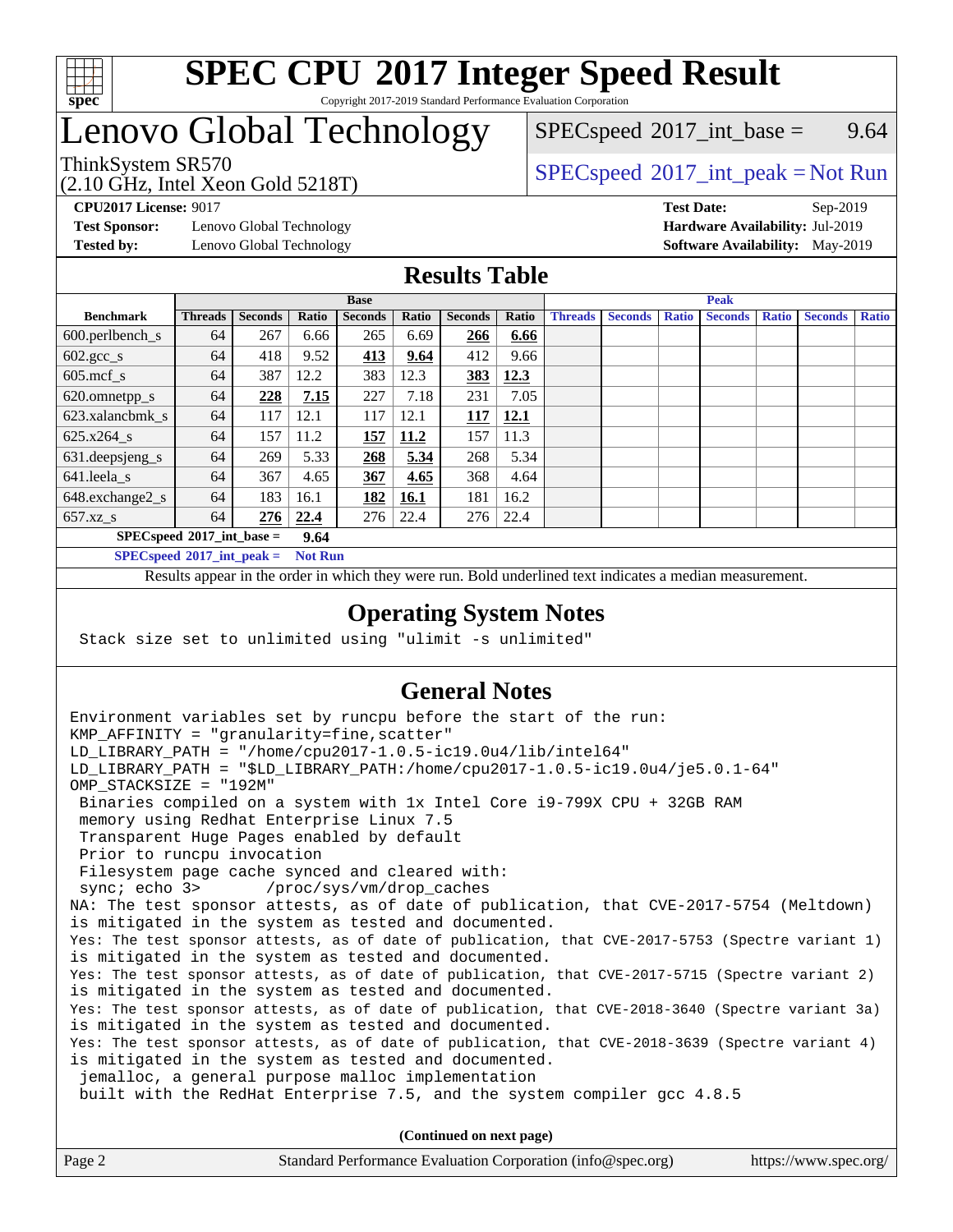

## Lenovo Global Technology

ThinkSystem SR570<br>  $(2.10 \text{ GHz} \text{ Intel } \text{Yoon} \text{ Gold } 5218 \text{T})$  [SPECspeed](http://www.spec.org/auto/cpu2017/Docs/result-fields.html#SPECspeed2017intpeak)<sup>®</sup>[2017\\_int\\_peak = N](http://www.spec.org/auto/cpu2017/Docs/result-fields.html#SPECspeed2017intpeak)ot Run  $SPECspeed^{\circledcirc}2017\_int\_base =$  $SPECspeed^{\circledcirc}2017\_int\_base =$  9.64

(2.10 GHz, Intel Xeon Gold 5218T)

**[Test Sponsor:](http://www.spec.org/auto/cpu2017/Docs/result-fields.html#TestSponsor)** Lenovo Global Technology **[Hardware Availability:](http://www.spec.org/auto/cpu2017/Docs/result-fields.html#HardwareAvailability)** Jul-2019 **[Tested by:](http://www.spec.org/auto/cpu2017/Docs/result-fields.html#Testedby)** Lenovo Global Technology **[Software Availability:](http://www.spec.org/auto/cpu2017/Docs/result-fields.html#SoftwareAvailability)** May-2019

**[CPU2017 License:](http://www.spec.org/auto/cpu2017/Docs/result-fields.html#CPU2017License)** 9017 **[Test Date:](http://www.spec.org/auto/cpu2017/Docs/result-fields.html#TestDate)** Sep-2019

### **[General Notes \(Continued\)](http://www.spec.org/auto/cpu2017/Docs/result-fields.html#GeneralNotes)**

sources available from jemalloc.net or <https://github.com/jemalloc/jemalloc/releases>

### **[Platform Notes](http://www.spec.org/auto/cpu2017/Docs/result-fields.html#PlatformNotes)**

| BIOS configuration:<br>Choose Operating Mode set to Maximum Performance<br>Choose Operating Mode set to Custom Mode<br>Memory Power Management set to Automatic<br>CPU P-state Control set to Cooperative<br>MONITOR/MWAIT set to Enable<br>running on linux-et90 Mon Sep 23 18:39:27 2019      | Sysinfo program /home/cpu2017-1.0.5-ic19.0u4/bin/sysinfo<br>Rev: r5974 of 2018-05-19 9bcde8f2999c33d61f64985e45859ea9                                                                                                                                                                                                                           |                       |
|-------------------------------------------------------------------------------------------------------------------------------------------------------------------------------------------------------------------------------------------------------------------------------------------------|-------------------------------------------------------------------------------------------------------------------------------------------------------------------------------------------------------------------------------------------------------------------------------------------------------------------------------------------------|-----------------------|
| For more information on this section, see                                                                                                                                                                                                                                                       | SUT (System Under Test) info as seen by some common utilities.<br>https://www.spec.org/cpu2017/Docs/config.html#sysinfo                                                                                                                                                                                                                         |                       |
| From /proc/cpuinfo<br>"physical id"s (chips)<br>2<br>64 "processors"<br>cpu cores : 16<br>siblings : 32                                                                                                                                                                                         | model name: $Intel(R)$ Xeon $(R)$ Gold 5218T CPU @ 2.10GHz<br>cores, siblings (Caution: counting these is hw and system dependent. The following<br>excerpts from /proc/cpuinfo might not be reliable. Use with caution.)<br>physical 0: cores 0 1 2 3 4 5 6 7 8 9 10 11 12 13 14 15<br>physical 1: cores 0 1 2 3 4 5 6 7 8 9 10 11 12 13 14 15 |                       |
| From 1scpu:<br>Architecture:<br>$CPU$ op-mode( $s$ ):<br>Byte Order:<br>CPU(s):<br>On-line CPU $(s)$ list:<br>Thread(s) per core:<br>$Core(s)$ per socket:<br>Socket(s):<br>NUMA $node(s):$<br>Vendor ID:<br>CPU family:<br>Model:<br>Model name:<br>Stepping:<br>CPU MHz:<br>$CPU$ max $MHz$ : | x86_64<br>$32$ -bit, $64$ -bit<br>Little Endian<br>64<br>$0 - 63$<br>$\overline{a}$<br>16<br>$\overline{a}$<br>2<br>GenuineIntel<br>6<br>85<br>$Intel(R) Xeon(R) Gold 5218T CPU @ 2.10GHz$<br>7<br>2100.000<br>3800.0000                                                                                                                        |                       |
| Page 3                                                                                                                                                                                                                                                                                          | (Continued on next page)<br>Standard Performance Evaluation Corporation (info@spec.org)                                                                                                                                                                                                                                                         | https://www.spec.org/ |
|                                                                                                                                                                                                                                                                                                 |                                                                                                                                                                                                                                                                                                                                                 |                       |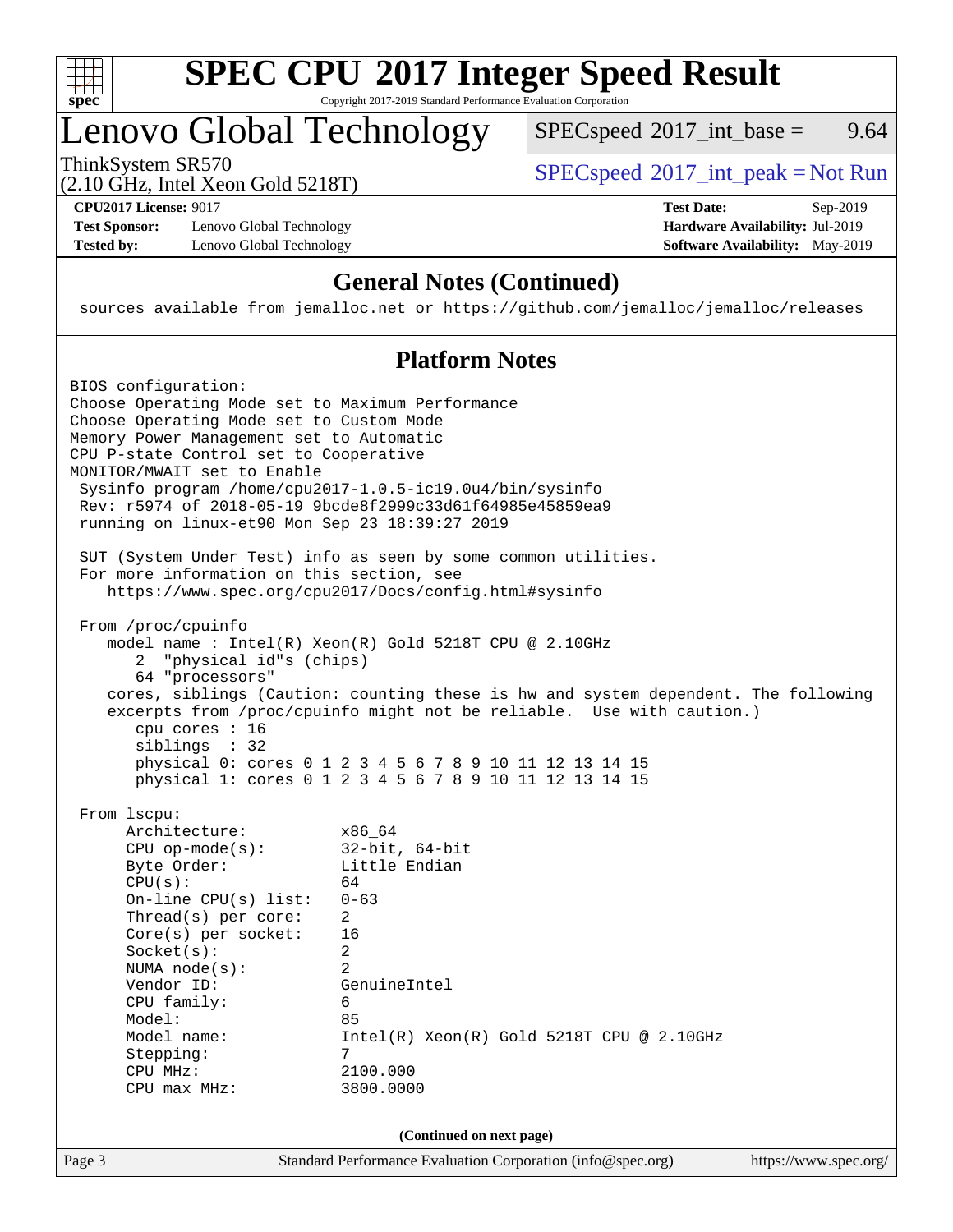

# **[SPEC CPU](http://www.spec.org/auto/cpu2017/Docs/result-fields.html#SPECCPU2017IntegerSpeedResult)[2017 Integer Speed Result](http://www.spec.org/auto/cpu2017/Docs/result-fields.html#SPECCPU2017IntegerSpeedResult)**

Copyright 2017-2019 Standard Performance Evaluation Corporation

Lenovo Global Technology

 $SPECspeed^{\circledcirc}2017\_int\_base =$  $SPECspeed^{\circledcirc}2017\_int\_base =$  9.64

(2.10 GHz, Intel Xeon Gold 5218T)

ThinkSystem SR570<br>  $(2.10 \text{ GHz} \text{ Intel } \text{Yoon} \text{ Gold } 5218 \text{T})$  [SPECspeed](http://www.spec.org/auto/cpu2017/Docs/result-fields.html#SPECspeed2017intpeak)<sup>®</sup>[2017\\_int\\_peak = N](http://www.spec.org/auto/cpu2017/Docs/result-fields.html#SPECspeed2017intpeak)ot Run

#### **[CPU2017 License:](http://www.spec.org/auto/cpu2017/Docs/result-fields.html#CPU2017License)** 9017 **[Test Date:](http://www.spec.org/auto/cpu2017/Docs/result-fields.html#TestDate)** Sep-2019

**[Test Sponsor:](http://www.spec.org/auto/cpu2017/Docs/result-fields.html#TestSponsor)** Lenovo Global Technology **[Hardware Availability:](http://www.spec.org/auto/cpu2017/Docs/result-fields.html#HardwareAvailability)** Jul-2019 **[Tested by:](http://www.spec.org/auto/cpu2017/Docs/result-fields.html#Testedby)** Lenovo Global Technology **[Software Availability:](http://www.spec.org/auto/cpu2017/Docs/result-fields.html#SoftwareAvailability)** May-2019

### **[Platform Notes \(Continued\)](http://www.spec.org/auto/cpu2017/Docs/result-fields.html#PlatformNotes)**

| CPU min MHz:<br>BogoMIPS:<br>Virtualization:<br>$L1d$ cache:<br>Lli cache:<br>L2 cache:              | 1000.0000<br>4200.00<br>$VT - x$<br>32K<br>32K<br>1024K                                                                                                                                                                                                                                                                                                                                                                                                                                                                                                                                                                                                                                                                                                                                                                                                                                                                                         |
|------------------------------------------------------------------------------------------------------|-------------------------------------------------------------------------------------------------------------------------------------------------------------------------------------------------------------------------------------------------------------------------------------------------------------------------------------------------------------------------------------------------------------------------------------------------------------------------------------------------------------------------------------------------------------------------------------------------------------------------------------------------------------------------------------------------------------------------------------------------------------------------------------------------------------------------------------------------------------------------------------------------------------------------------------------------|
| $L3$ cache:<br>NUMA $node0$ $CPU(s):$                                                                | 22528K<br>$0 - 15, 32 - 47$                                                                                                                                                                                                                                                                                                                                                                                                                                                                                                                                                                                                                                                                                                                                                                                                                                                                                                                     |
| NUMA $node1$ $CPU(s):$                                                                               | $16 - 31, 48 - 63$                                                                                                                                                                                                                                                                                                                                                                                                                                                                                                                                                                                                                                                                                                                                                                                                                                                                                                                              |
| Flags:<br>flush_11d arch_capabilities                                                                | fpu vme de pse tsc msr pae mce cx8 apic sep mtrr pge mca cmov<br>pat pse36 clflush dts acpi mmx fxsr sse sse2 ss ht tm pbe syscall nx pdpelgb rdtscp<br>lm constant_tsc art arch_perfmon pebs bts rep_good nopl xtopology nonstop_tsc cpuid<br>aperfmperf pni pclmulqdq dtes64 monitor ds_cpl vmx smx est tm2 ssse3 sdbg fma cx16<br>xtpr pdcm pcid dca sse4_1 sse4_2 x2apic movbe popcnt tsc_deadline_timer aes xsave<br>avx f16c rdrand lahf_lm abm 3dnowprefetch cpuid_fault epb cat_13 cdp_13<br>invpcid_single intel_ppin ssbd mba ibrs ibpb stibp tpr_shadow vnmi flexpriority ept<br>vpid fsgsbase tsc_adjust bmil hle avx2 smep bmi2 erms invpcid rtm cqm mpx rdt_a<br>avx512f avx512dq rdseed adx smap clflushopt clwb intel_pt avx512cd avx512bw avx512vl<br>xsaveopt xsavec xgetbvl xsaves cqm_llc cqm_occup_llc cqm_mbm_total cqm_mbm_local<br>dtherm ida arat pln pts hwp hwp_act_window hwp_epp hwp_pkg_req pku ospke avx512_vnni |
| /proc/cpuinfo cache data<br>cache size : $22528$ KB                                                  |                                                                                                                                                                                                                                                                                                                                                                                                                                                                                                                                                                                                                                                                                                                                                                                                                                                                                                                                                 |
| physical chip.                                                                                       | From numactl --hardware WARNING: a numactl 'node' might or might not correspond to a                                                                                                                                                                                                                                                                                                                                                                                                                                                                                                                                                                                                                                                                                                                                                                                                                                                            |
| $available: 2 nodes (0-1)$<br>44 45 46 47<br>node 0 size: 96057 MB                                   | node 0 cpus: 0 1 2 3 4 5 6 7 8 9 10 11 12 13 14 15 32 33 34 35 36 37 38 39 40 41 42 43                                                                                                                                                                                                                                                                                                                                                                                                                                                                                                                                                                                                                                                                                                                                                                                                                                                          |
| node 0 free: 95155 MB<br>57 58 59 60 61 62 63                                                        | node 1 cpus: 16 17 18 19 20 21 22 23 24 25 26 27 28 29 30 31 48 49 50 51 52 53 54 55 56                                                                                                                                                                                                                                                                                                                                                                                                                                                                                                                                                                                                                                                                                                                                                                                                                                                         |
| node 1 size: 96709 MB<br>node 1 free: 95778 MB                                                       |                                                                                                                                                                                                                                                                                                                                                                                                                                                                                                                                                                                                                                                                                                                                                                                                                                                                                                                                                 |
| node distances:<br>$\overline{0}$<br>node<br>$\mathbf{1}$<br>21<br>0 :<br>10<br>1:<br>21<br>10       |                                                                                                                                                                                                                                                                                                                                                                                                                                                                                                                                                                                                                                                                                                                                                                                                                                                                                                                                                 |
| From /proc/meminfo<br>MemTotal:<br>197393708 kB<br>HugePages Total:<br>0<br>Hugepagesize:<br>2048 kB |                                                                                                                                                                                                                                                                                                                                                                                                                                                                                                                                                                                                                                                                                                                                                                                                                                                                                                                                                 |
| From /etc/*release* /etc/*version*                                                                   |                                                                                                                                                                                                                                                                                                                                                                                                                                                                                                                                                                                                                                                                                                                                                                                                                                                                                                                                                 |
|                                                                                                      | (Continued on next page)                                                                                                                                                                                                                                                                                                                                                                                                                                                                                                                                                                                                                                                                                                                                                                                                                                                                                                                        |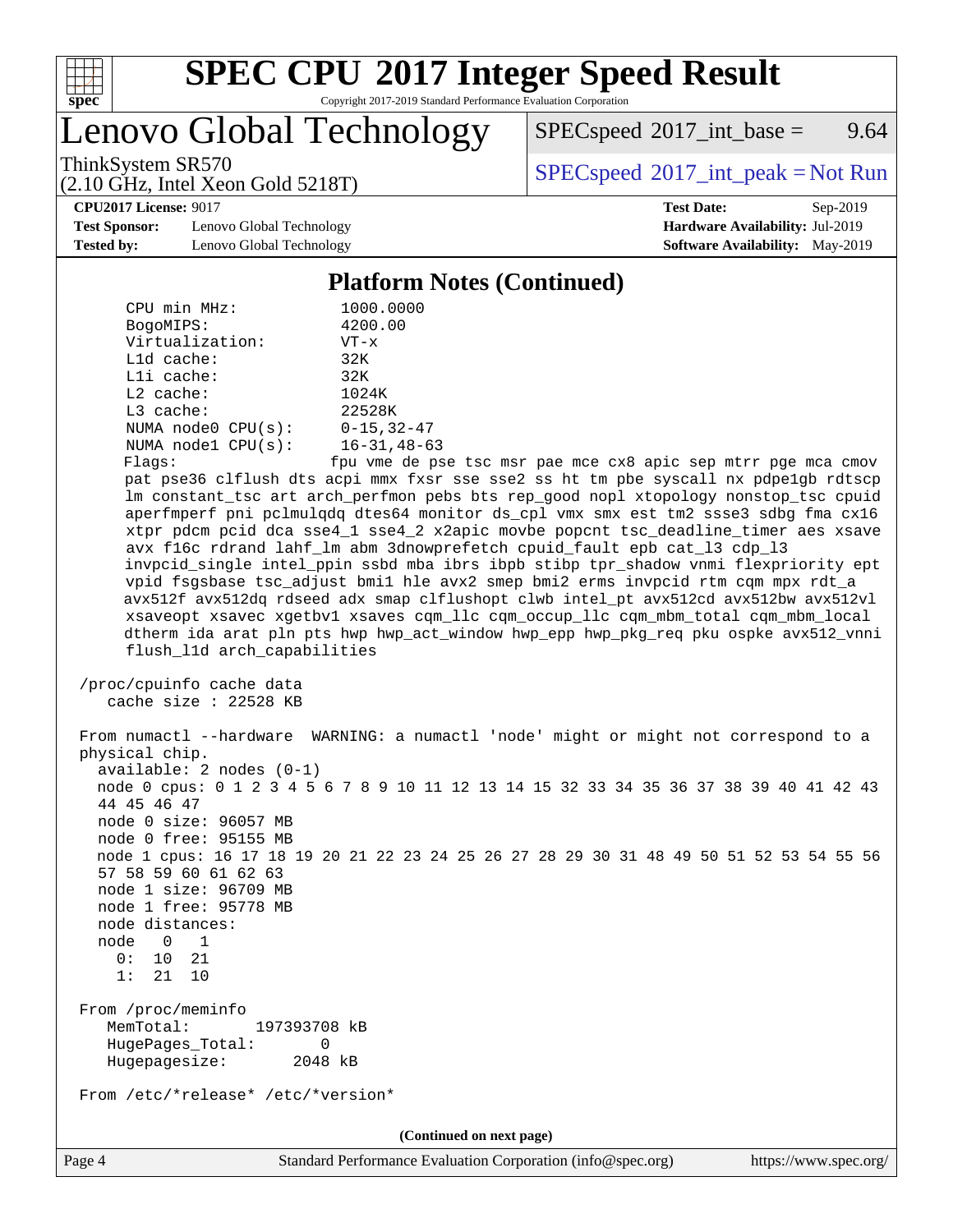

# **[SPEC CPU](http://www.spec.org/auto/cpu2017/Docs/result-fields.html#SPECCPU2017IntegerSpeedResult)[2017 Integer Speed Result](http://www.spec.org/auto/cpu2017/Docs/result-fields.html#SPECCPU2017IntegerSpeedResult)**

Copyright 2017-2019 Standard Performance Evaluation Corporation

## Lenovo Global Technology

 $SPECspeed^{\circledcirc}2017\_int\_base =$  $SPECspeed^{\circledcirc}2017\_int\_base =$  9.64

(2.10 GHz, Intel Xeon Gold 5218T)

ThinkSystem SR570<br>  $(2.10 \text{ GHz} \text{ Intel } \text{Yoon} \text{ Gold } 5218 \text{T})$  [SPECspeed](http://www.spec.org/auto/cpu2017/Docs/result-fields.html#SPECspeed2017intpeak)<sup>®</sup>[2017\\_int\\_peak = N](http://www.spec.org/auto/cpu2017/Docs/result-fields.html#SPECspeed2017intpeak)ot Run

**[Test Sponsor:](http://www.spec.org/auto/cpu2017/Docs/result-fields.html#TestSponsor)** Lenovo Global Technology **[Hardware Availability:](http://www.spec.org/auto/cpu2017/Docs/result-fields.html#HardwareAvailability)** Jul-2019 **[Tested by:](http://www.spec.org/auto/cpu2017/Docs/result-fields.html#Testedby)** Lenovo Global Technology **[Software Availability:](http://www.spec.org/auto/cpu2017/Docs/result-fields.html#SoftwareAvailability)** May-2019

**[CPU2017 License:](http://www.spec.org/auto/cpu2017/Docs/result-fields.html#CPU2017License)** 9017 **[Test Date:](http://www.spec.org/auto/cpu2017/Docs/result-fields.html#TestDate)** Sep-2019

### **[Platform Notes \(Continued\)](http://www.spec.org/auto/cpu2017/Docs/result-fields.html#PlatformNotes)**

| SuSE-release:                                                                          |
|----------------------------------------------------------------------------------------|
| SUSE Linux Enterprise Server 12 (x86_64)                                               |
| $VERSION = 12$                                                                         |
| $PATCHLEVEL = 4$                                                                       |
| # This file is deprecated and will be removed in a future service pack or release.     |
| # Please check /etc/os-release for details about this release.                         |
| os-release:                                                                            |
| NAME="SLES"                                                                            |
| VERSION="12-SP4"                                                                       |
| VERSION_ID="12.4"                                                                      |
| PRETTY_NAME="SUSE Linux Enterprise Server 12 SP4"                                      |
| ID="sles"                                                                              |
| $ANSI$ _COLOR=" $0:32$ "                                                               |
| CPE_NAME="cpe:/o:suse:sles:12:sp4"                                                     |
|                                                                                        |
| uname $-a$ :                                                                           |
| Linux linux-et90 4.12.14-94.41-default #1 SMP Wed Oct 31 12:25:04 UTC 2018 (3090901)   |
| x86_64 x86_64 x86_64 GNU/Linux                                                         |
|                                                                                        |
| Kernel self-reported vulnerability status:                                             |
|                                                                                        |
| CVE-2017-5754 (Meltdown):<br>Not affected                                              |
| CVE-2017-5753 (Spectre variant 1): Mitigation: __user pointer sanitization             |
|                                                                                        |
| CVE-2017-5715 (Spectre variant 2): Mitigation: Indirect Branch Restricted Speculation, |
| IBPB, IBRS_FW                                                                          |
|                                                                                        |
| run-level 3 Sep 23 16:14                                                               |
|                                                                                        |
| SPEC is set to: /home/cpu2017-1.0.5-ic19.0u4                                           |
| Filesystem<br>Type Size Used Avail Use% Mounted on                                     |
| /dev/sda3<br>xfs 892G 50G 842G 6% /                                                    |
|                                                                                        |
| Additional information from dmidecode follows. WARNING: Use caution when you interpret |
| this section. The 'dmidecode' program reads system data which is "intended to allow    |
| hardware to be accurately determined", but the intent may not be met, as there are     |
| frequent changes to hardware, firmware, and the "DMTF SMBIOS" standard.                |
| BIOS Lenovo -[TEE141E-2.30]- 07/02/2019                                                |
| Memory:                                                                                |
| 4x NO DIMM NO DIMM                                                                     |
| 12x SK Hynix HMA82GR7CJR8N-WM 16 GB 2 rank 2933, configured at 2666                    |
|                                                                                        |
| (End of data from sysinfo program)                                                     |
|                                                                                        |
|                                                                                        |
|                                                                                        |
|                                                                                        |
|                                                                                        |
|                                                                                        |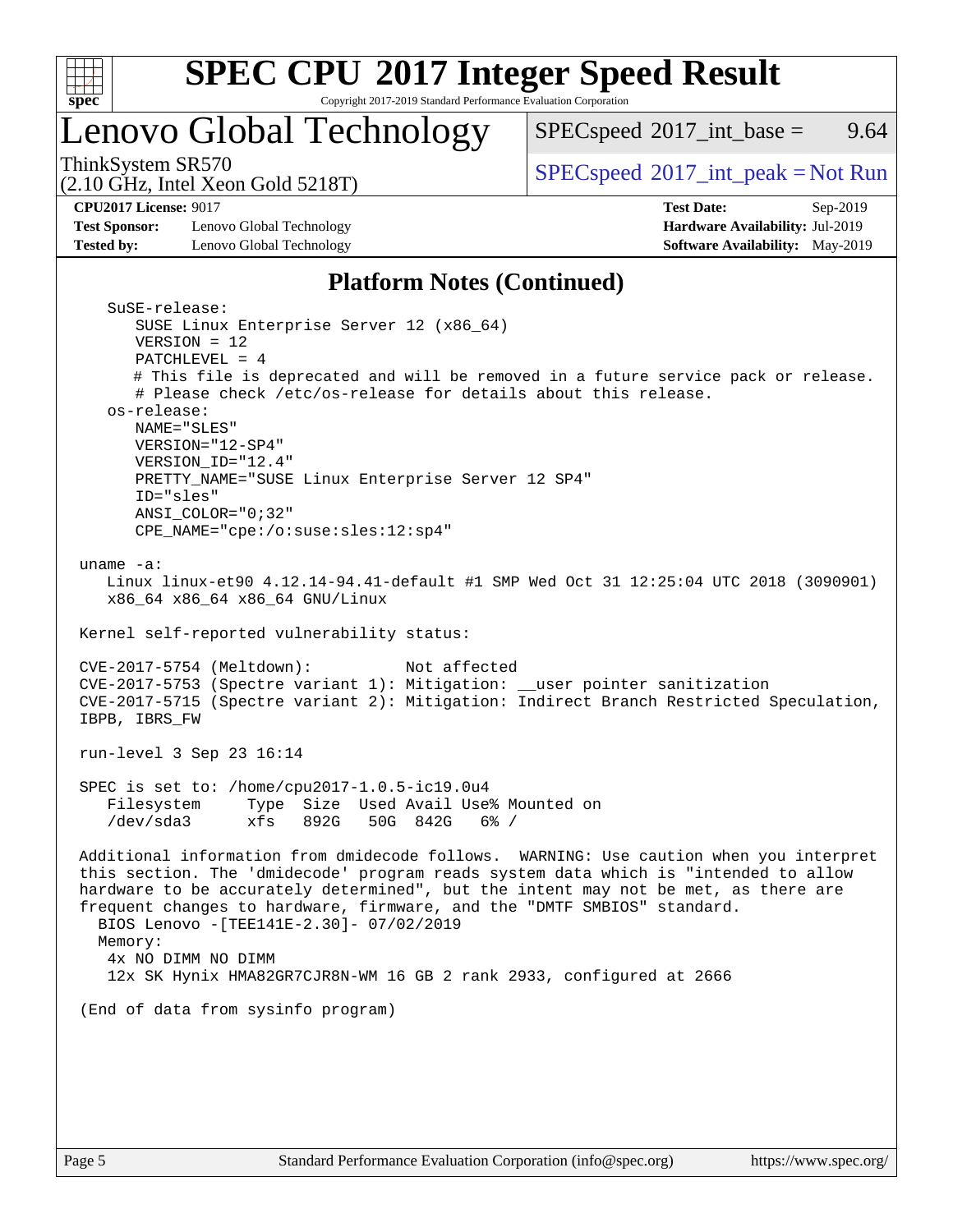

## Lenovo Global Technology

 $SPECspeed^{\circ}2017\_int\_base =$  $SPECspeed^{\circ}2017\_int\_base =$  9.64

(2.10 GHz, Intel Xeon Gold 5218T)

ThinkSystem SR570<br>  $(2.10 \text{ GHz}_{\text{total}} \text{ York})$  [SPECspeed](http://www.spec.org/auto/cpu2017/Docs/result-fields.html#SPECspeed2017intpeak)<sup>®</sup>[2017\\_int\\_peak = N](http://www.spec.org/auto/cpu2017/Docs/result-fields.html#SPECspeed2017intpeak)ot Run

**[Test Sponsor:](http://www.spec.org/auto/cpu2017/Docs/result-fields.html#TestSponsor)** Lenovo Global Technology **[Hardware Availability:](http://www.spec.org/auto/cpu2017/Docs/result-fields.html#HardwareAvailability)** Jul-2019 **[Tested by:](http://www.spec.org/auto/cpu2017/Docs/result-fields.html#Testedby)** Lenovo Global Technology **[Software Availability:](http://www.spec.org/auto/cpu2017/Docs/result-fields.html#SoftwareAvailability)** May-2019

**[CPU2017 License:](http://www.spec.org/auto/cpu2017/Docs/result-fields.html#CPU2017License)** 9017 **[Test Date:](http://www.spec.org/auto/cpu2017/Docs/result-fields.html#TestDate)** Sep-2019

### **[Compiler Version Notes](http://www.spec.org/auto/cpu2017/Docs/result-fields.html#CompilerVersionNotes)**

| $600.$ perlbench $s(base)$ $602.$ qcc $s(base)$ $605.$ mcf $s(base)$<br>C<br>$625.x264_s(base) 657.xz_s(base)$      |
|---------------------------------------------------------------------------------------------------------------------|
| Intel(R) C Intel(R) 64 Compiler for applications running on Intel(R) 64,<br>Version 19.0.4.227 Build 20190416       |
| Copyright (C) 1985-2019 Intel Corporation. All rights reserved.                                                     |
|                                                                                                                     |
| $620$ .omnetpp $s(base)$ 623.xalancbmk $s(base)$ 631.deepsjeng $s(base)$<br>$C++$<br>$641.$ leela $s(base)$         |
| Intel(R) $C++$ Intel(R) 64 Compiler for applications running on Intel(R) 64,<br>Version 19.0.4.227 Build 20190416   |
| Copyright (C) 1985-2019 Intel Corporation. All rights reserved.                                                     |
|                                                                                                                     |
| Fortran   $648$ . exchange2 $s(base)$                                                                               |
| Intel(R) Fortran Intel(R) 64 Compiler for applications running on Intel(R)<br>64, Version 19.0.4.227 Build 20190416 |
| Copyright (C) 1985-2019 Intel Corporation. All rights reserved.                                                     |
|                                                                                                                     |

## **[Base Compiler Invocation](http://www.spec.org/auto/cpu2017/Docs/result-fields.html#BaseCompilerInvocation)**

[C benchmarks](http://www.spec.org/auto/cpu2017/Docs/result-fields.html#Cbenchmarks): [icc -m64 -std=c11](http://www.spec.org/cpu2017/results/res2019q4/cpu2017-20190926-18654.flags.html#user_CCbase_intel_icc_64bit_c11_33ee0cdaae7deeeab2a9725423ba97205ce30f63b9926c2519791662299b76a0318f32ddfffdc46587804de3178b4f9328c46fa7c2b0cd779d7a61945c91cd35)

[C++ benchmarks:](http://www.spec.org/auto/cpu2017/Docs/result-fields.html#CXXbenchmarks) [icpc -m64](http://www.spec.org/cpu2017/results/res2019q4/cpu2017-20190926-18654.flags.html#user_CXXbase_intel_icpc_64bit_4ecb2543ae3f1412ef961e0650ca070fec7b7afdcd6ed48761b84423119d1bf6bdf5cad15b44d48e7256388bc77273b966e5eb805aefd121eb22e9299b2ec9d9)

[Fortran benchmarks](http://www.spec.org/auto/cpu2017/Docs/result-fields.html#Fortranbenchmarks): [ifort -m64](http://www.spec.org/cpu2017/results/res2019q4/cpu2017-20190926-18654.flags.html#user_FCbase_intel_ifort_64bit_24f2bb282fbaeffd6157abe4f878425411749daecae9a33200eee2bee2fe76f3b89351d69a8130dd5949958ce389cf37ff59a95e7a40d588e8d3a57e0c3fd751)

## **[Base Portability Flags](http://www.spec.org/auto/cpu2017/Docs/result-fields.html#BasePortabilityFlags)**

 600.perlbench\_s: [-DSPEC\\_LP64](http://www.spec.org/cpu2017/results/res2019q4/cpu2017-20190926-18654.flags.html#b600.perlbench_s_basePORTABILITY_DSPEC_LP64) [-DSPEC\\_LINUX\\_X64](http://www.spec.org/cpu2017/results/res2019q4/cpu2017-20190926-18654.flags.html#b600.perlbench_s_baseCPORTABILITY_DSPEC_LINUX_X64) 602.gcc\_s: [-DSPEC\\_LP64](http://www.spec.org/cpu2017/results/res2019q4/cpu2017-20190926-18654.flags.html#suite_basePORTABILITY602_gcc_s_DSPEC_LP64) 605.mcf\_s: [-DSPEC\\_LP64](http://www.spec.org/cpu2017/results/res2019q4/cpu2017-20190926-18654.flags.html#suite_basePORTABILITY605_mcf_s_DSPEC_LP64) 620.omnetpp\_s: [-DSPEC\\_LP64](http://www.spec.org/cpu2017/results/res2019q4/cpu2017-20190926-18654.flags.html#suite_basePORTABILITY620_omnetpp_s_DSPEC_LP64)

**(Continued on next page)**

Page 6 Standard Performance Evaluation Corporation [\(info@spec.org\)](mailto:info@spec.org) <https://www.spec.org/>